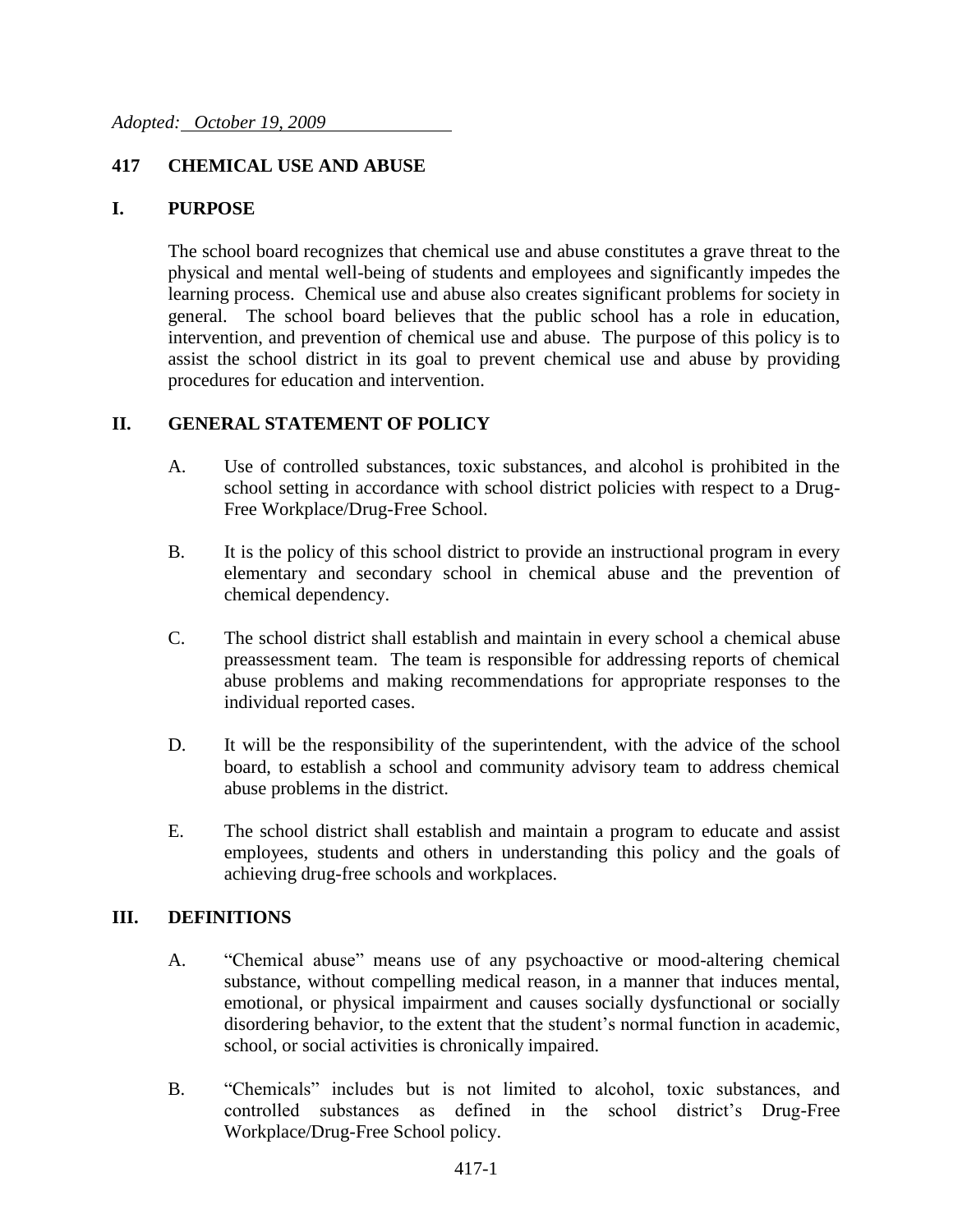C. "School location" includes any school building or on any school premises; on any school-owned vehicle or in any other school-approved vehicle used to transport students to and from school or school activities; off-school property at any schoolsponsored or school-approved activity, event or function, such as a field trip or athletic event, where students are under the jurisdiction of the school district; or during any period of time such employee is supervising students on behalf of the school district or otherwise engaged in school district business.

### **IV. STUDENTS**

- A. Instruction
	- 1. Every school shall provide an instructional program in chemical abuse and the prevention of chemical dependency. The school district may involve parents, students, health care professionals, state department staff, and members of the community in developing the curriculum.
	- 2. Each school shall have age-appropriate and developmentally based activities that:
		- a. address the consequences of violence and the illegal use of drugs, as appropriate;
		- b. promote a sense of individual responsibility;
		- c. teach students that most people do not illegally use drugs;
		- d. teach students to recognize social and peer pressure to use drugs illegally and the skills for resisting illegal drug use;
		- e. teach students about the dangers of emerging drugs;
		- f. engage students in the learning process; and
		- g. incorporate activities in secondary schools that reinforce prevention activities implemented in elementary schools.
	- 3. Each school shall have activities that involve families, community sectors (which may include appropriately trained seniors), and a variety of drug and violence prevention providers in setting clear expectations against violence and illegal use of drugs and appropriate consequences for violence and illegal use of drugs.
	- 4. Each school shall disseminate drug and violence prevention information within the school and to the community.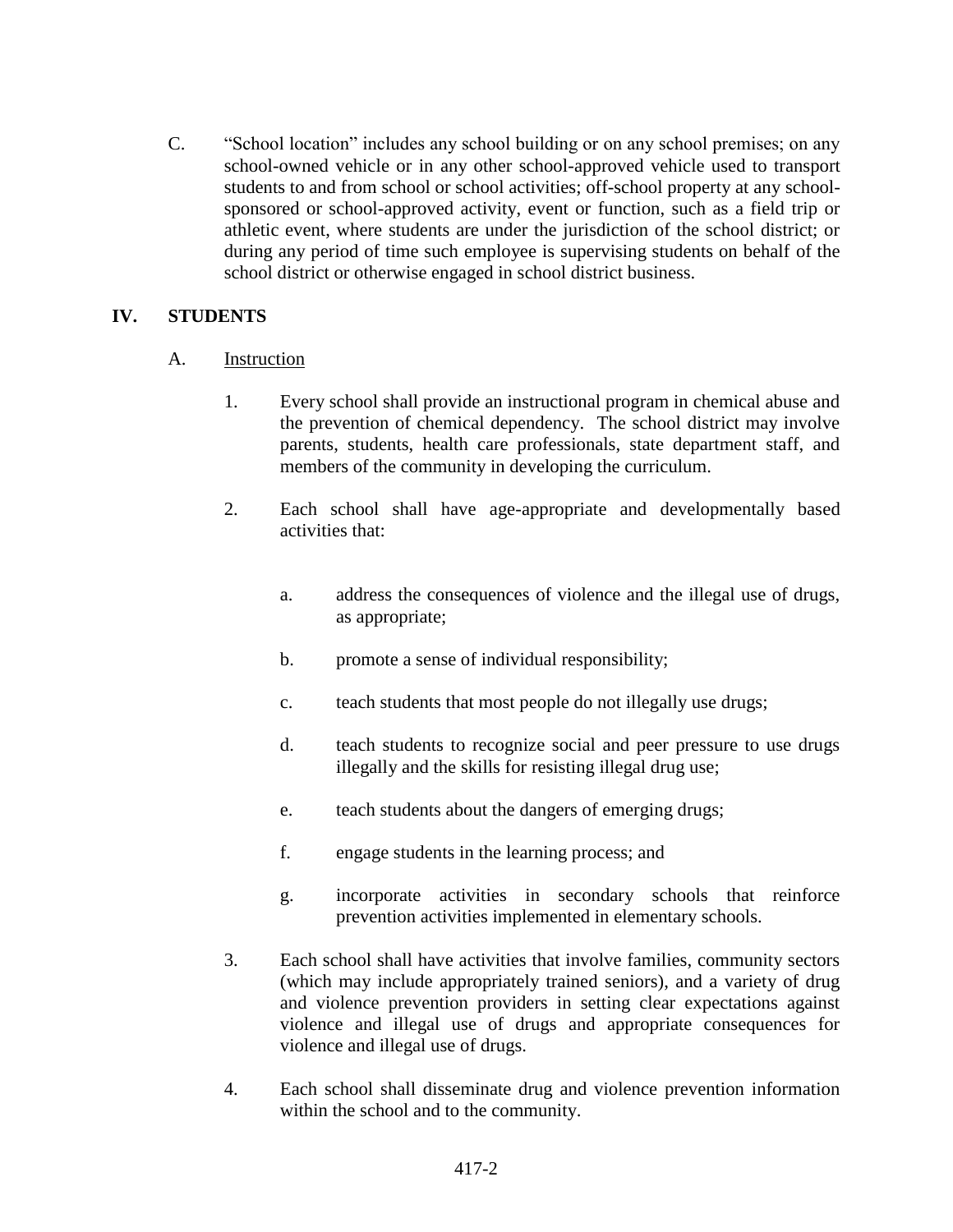- 5. Each school shall have professional development and training for, and involvement of, school personnel, student services personnel, parents, and interested community members in prevention, education, early identification and intervention, mentoring, or rehabilitation referral, as related to drug and violence prevention.
- 6. Each school shall have drug and violence prevention activities that may include the following:
	- a. Community-wide planning and organizing activities to reduce violence and illegal drug use, which may include gang activity prevention.
	- b. The hiring and mandatory training, based on scientific research, of school security personnel who interact with students in support of youth drug and violence prevention activities under this policy that are implemented in the school.
	- c. Conflict resolution programs, including peer mediation programs that educate and train peer mediators and a designated faculty supervisor, and youth anti-crime and anti-drug councils and activities.
	- d. Counseling, mentoring, referral services, and other student assistance practices and programs, including assistance provided by qualified school-based mental health services providers and the training of teachers by school-based mental health services providers in appropriate identification and intervention techniques for students at risk of violent behavior and illegal use of drugs.
	- e. Programs that encourage students to seek advice from, and to confide in, a trusted adult regarding concerns about violence and illegal drug use.
- B. Reports of Chemical Use and Abuse
	- 1. In the event that a school district employee knows that a student is abusing, possessing, transferring, distributing or selling chemicals in a school location:
		- a. The employee shall immediately either take the student to an administrator or notify an appropriate administrator of the observation and continue to observe the student until the administrator arrives.
		- b. The administrator will notify the student's parents. If there is a medical emergency, the administrator will notify the school nurse and/or outside medical personnel as appropriate.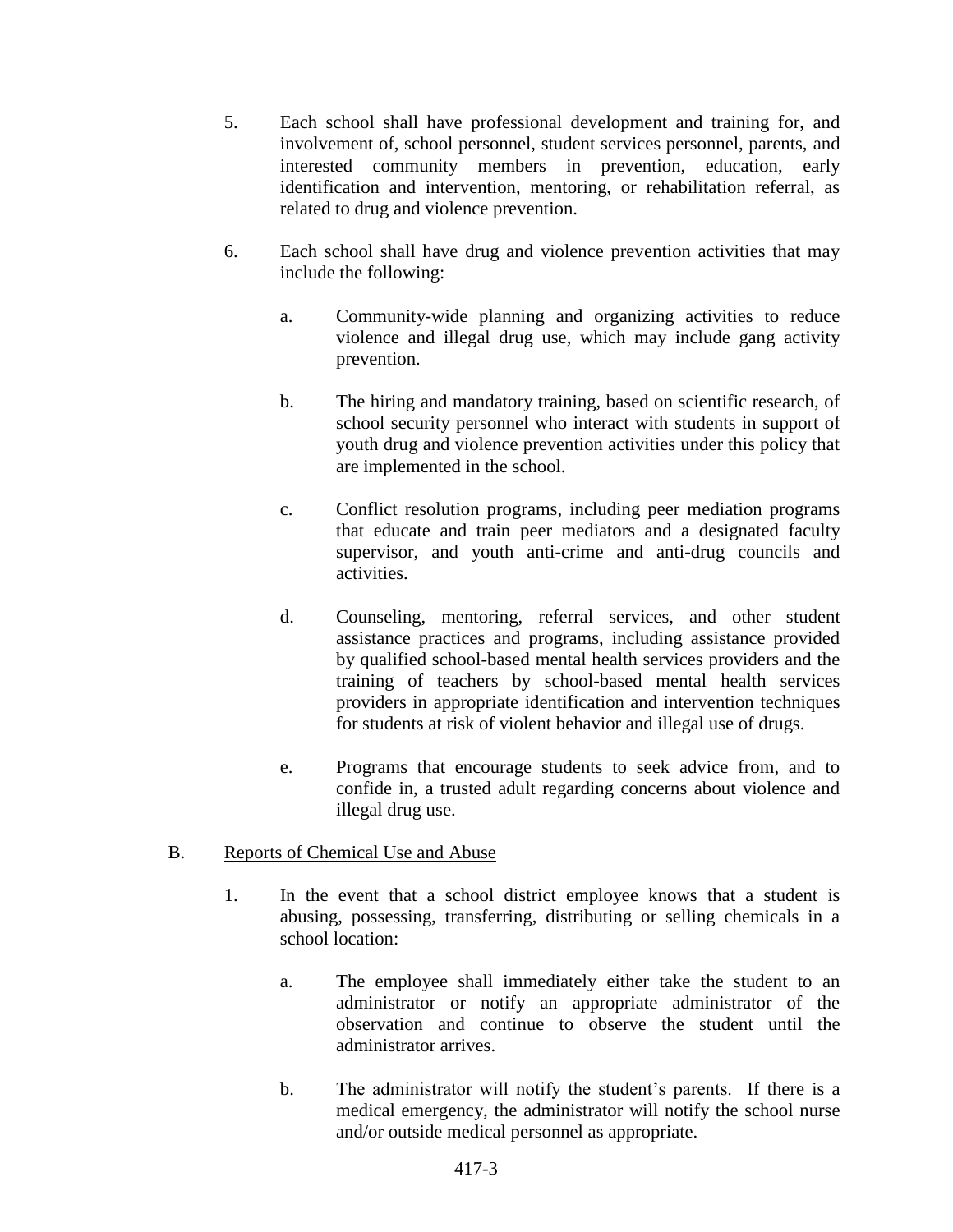- c. The administrator will notify law enforcement officials, the student's counselor, and the chemical preassessment team.
- d. The administrator and/or law enforcement officials will confiscate the chemicals and/or conduct a search of the student's person, effects, locker, vehicle, or areas within the student's control. Searches by school district officials shall be in accordance with school board policies regarding search and seizure.
- e. The school district will take appropriate disciplinary action in compliance with the student discipline code. Such discipline may include immediate suspension, initiation of expulsion proceedings, and/or referral to a detoxification center or medical center.
- 2. If a school district employee has reason to believe that a student is abusing, possessing, transferring, distributing or selling chemicals:
	- a. The employee shall notify the building administrator or a member of the preassessment team and shall describe the basis for the suspicion. The building administrator and/or team will determine what action should be taken. Action may include conducting an investigation, gathering data, scheduling a conference with the student or parents, or providing a meeting between a single member of the team and the student to discuss the behaviors that have been reported and attempting to ascertain facts regarding chemical abuse.
	- b. The team may determine there is no chemical abuse. If the team determines there is chemical abuse, the team will select an appropriate course of action, which may include referral to a school counselor; referral to a treatment program; referral for screening, assessment, and treatment planning; participation in support groups; or other appropriate measures.
- 3. Students involved in the abuse, possession, transfer, distribution or sale of chemicals shall be suspended in compliance with the student discipline policy and the Pupil Fair Dismissal Act, Minn. Stat. §121A.40-121A.56, and proposed for expulsion.
- 4. Searches by school district officials in connection with the abuse, possession, transfer, distribution or sale of chemicals will be conducted in accordance with school board policies related to search and seizure.
- C. Preassessment Team
	- 1. Every school shall have a chemical abuse preassessment team designated by the superintendent or designee. The team will be composed of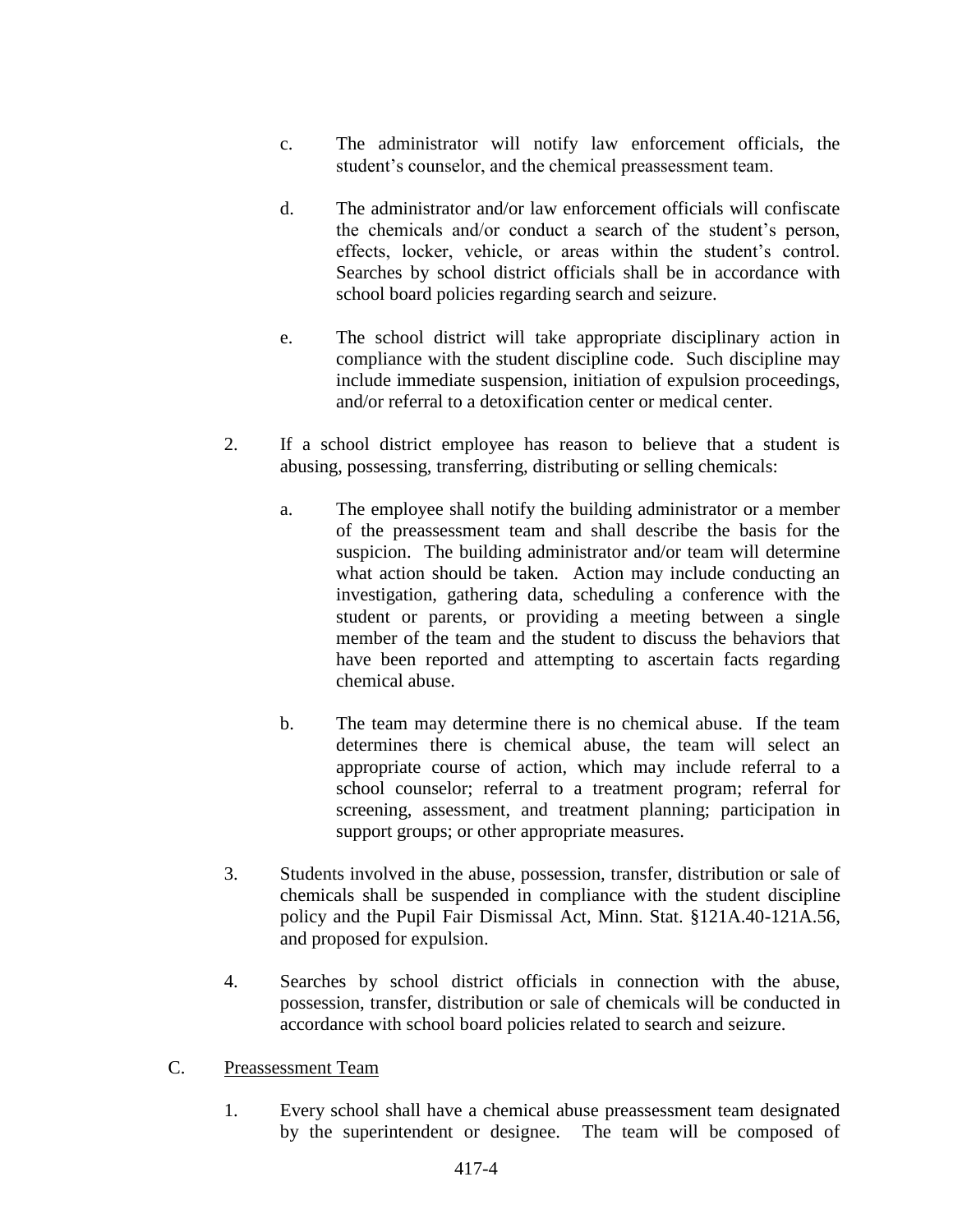classroom teachers, administrators, and other appropriate professional staff to the extent they exist in each school, such as the school nurse, school counselor or psychologist, social worker, chemical abuse specialist, or others.

- 2. The team is responsible for addressing reports of chemical abuse problems and making recommendations for appropriate responses to the individual reported cases.
- 3. Within forty-five (45) days after receiving an individual reported case, the team shall make a determination whether to provide the student and, in the case of a minor, the student's parents with information about school and community services in connection with chemical abuse.

## D. Data Practices

- 1. Student data may be disclosed without consent in health and safety emergencies pursuant to Minn. Stat. § 13.32 and applicable federal law and regulations.
- 2. Destruction of Records
	- a. If the preassessment team decides not to provide a student and, in the case of a minor, the student's parents with information about school or community services in connection with chemical abuse, records created or maintained by the team about the student shall be destroyed not later than six (6) months after the determination is made.
	- b. If the team decides to provide the student and, in the case of a minor or a dependent student, the student's parents with such information, records created or maintained by the team about the student shall be destroyed not later than six (6) months after the student is no longer enrolled in the district.
	- c. This section shall govern destruction of records notwithstanding provisions of the Records Management Act, Minn. Stat. § 138.163.

#### E. Consent

Any minor may give effective consent for medical, mental and other health services to determine the presence of or to treat conditions associated with alcohol and other drug abuse, and the consent of no other person is required.

- F. School and Community Advisory Team
	- 1. The superintendent, with the advice of the school board, shall establish a school and community advisory team to address chemical abuse problems.